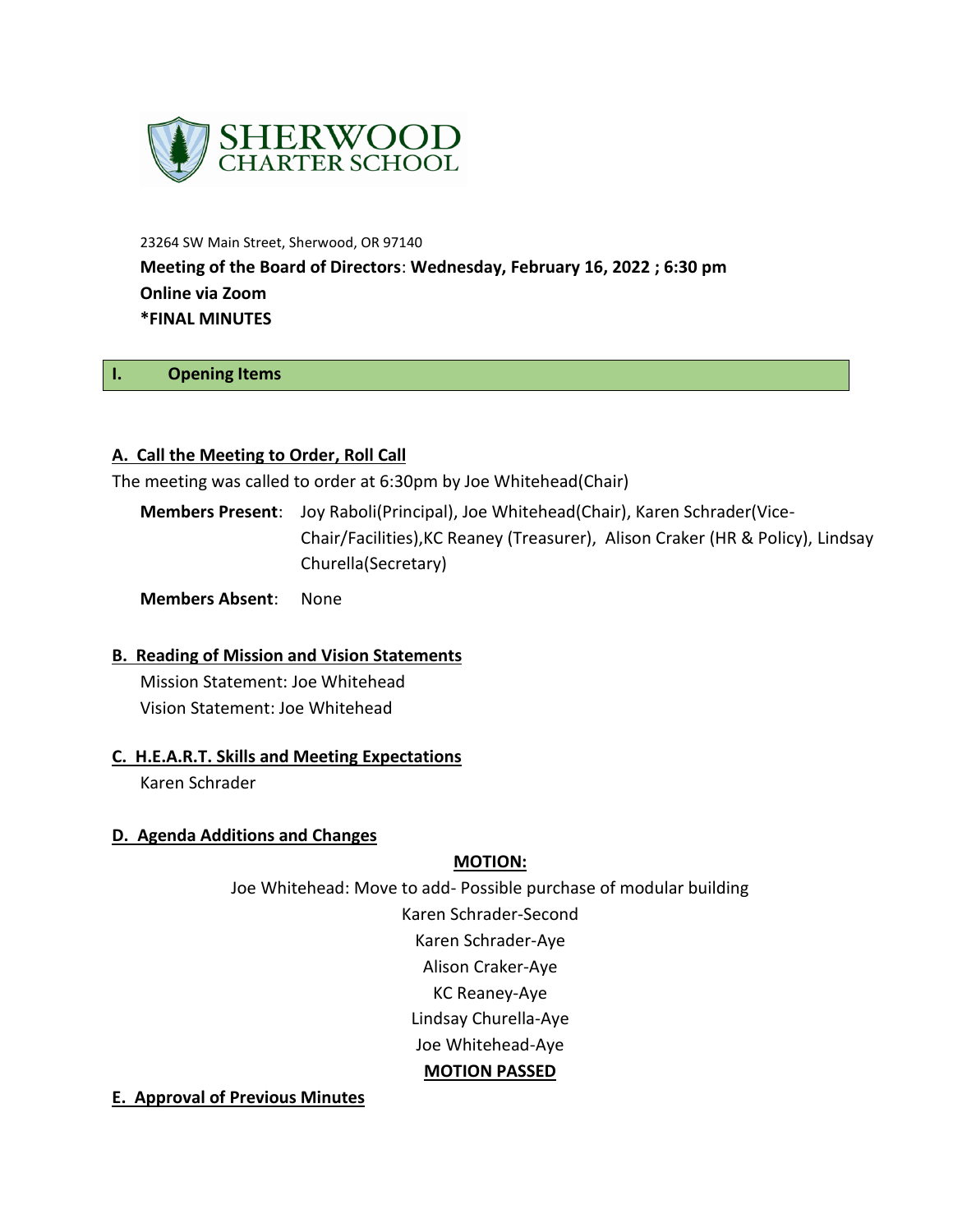LC was not able to access the Minutes so it was decided to hold off on approving them until next meeting.

### **F. Public Comments**

None

### **II. Academic Excellence**

# A. **Administrator's Report**

Student enrollment

- Had a tour of 29 people in February
- 48 Spring Lottery applications

### New Guidance

- OHA announces future changes to statewide indoor face covering rules
- March  $31^{st}$  is intended end date for masks
- Board needs to decide if we are mask optional
- If mask optional is approved it will begin April  $4<sup>th</sup>$

### NJHS

February  $10^{th}$  was the Induction Ceremony for new  $6^{th}$  grade National Junior Honor Society members

# H.E.A.R.T Week

- $\bullet$  2/10-2/17
- Entire school participates and has 5 days of H.E.A.R.T related spirit week

# New Hire

- Kindergarten teacher Kelsey Connolly left teaching profession end of January
- New hire Calli Neuhoff will take her place
- Calli will spend her first week with substitute Jan Zobrist

# Conscious Discipline Training

- February  $4<sup>th</sup>$  teachers had training with national trainer, Amy Speidel
- Staff was encouraged by training and feel it will have immediate results in the classroom
- Hope to have advanced training as they progress

# **Administrator's Goals 2021-2022**

1. Lesson Plans: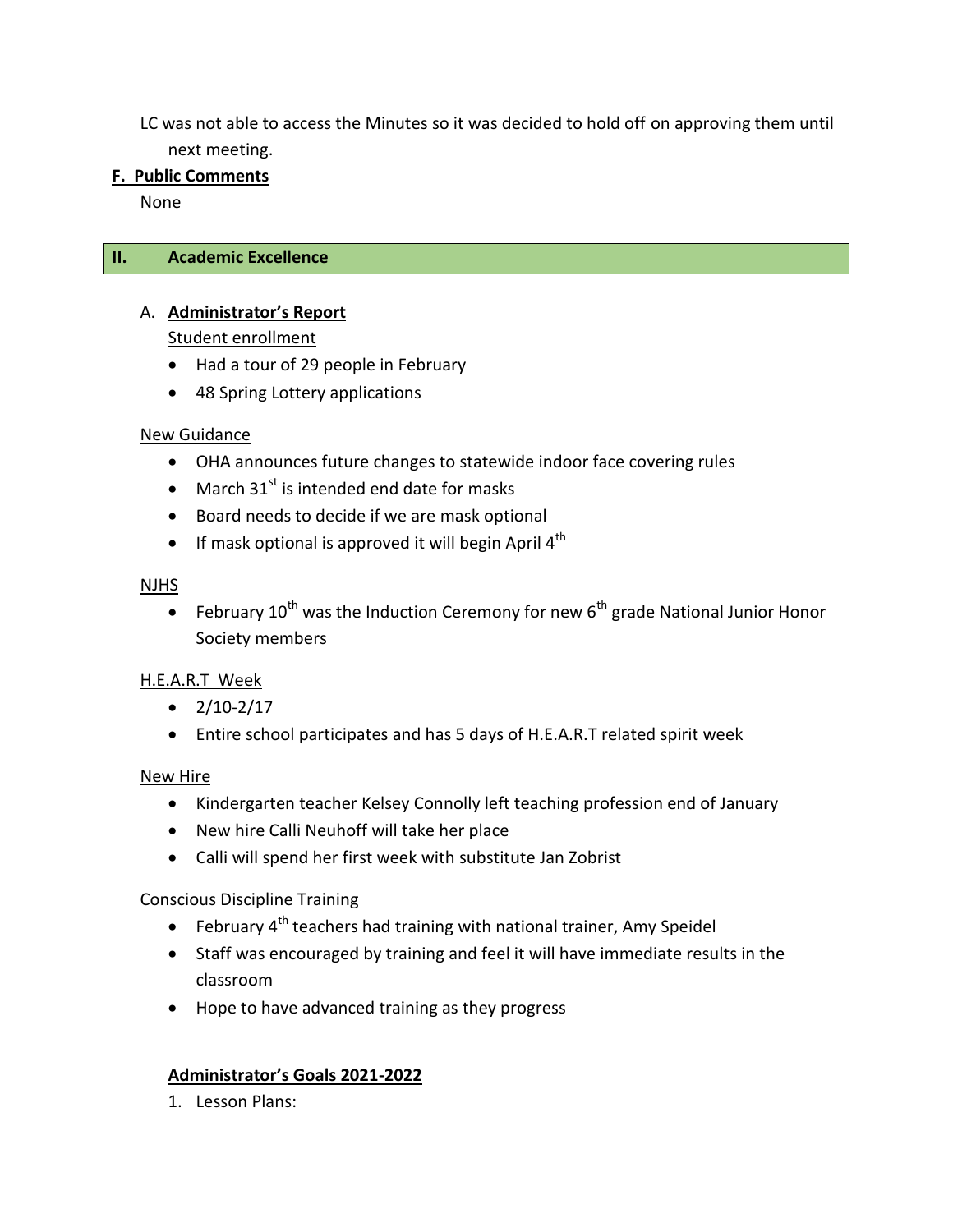- Remain on hold after intense year
- Ms. Raboli would like to be in classrooms but has not due to stress levels of teachers
- Kids are not able to control themselves and require constant watching and chasing after
- 2. Marketing:
	- $\bullet$  Sign is in
	- Church did not give 100% okay for placement of sign
	- Need to make amends with Church
		- o KCR inquired about lease date renewal KS responded with May

o

- 3. Conscious Discipline/Equity Training:
	- Completed Conscious Discipline Training
	- Push Equity Training until next year
- 4. Mitigate Burnout:
	- Ms. Raboli secured a substitute for middle and elementary
	- Teachers reporting defiance from students
	- Burnout for teachers has taken a toll
	- o Shannon Peterka has resigned stating poor behavior from kids and has no more to give
	- o Front Office has been involved in several instances where kids run and hide and have to be chased in order to keep them safe and back in to class
	- o Kids hide under tables
	- o 2/22/2022 gift bags are ready for teachers

# **B. Safety Committee Report-(Covid)**

- Board needs to decide if we go mask optional
- KCR suggests waiting for the latest guidelines to be released before making a decision
- The consensus of the Board is to Table and Observe

# **MOTION:**

Table mask decision until further information is gathered- Joe Whitehead

Karen Schrader- 2<sup>nd</sup>

KC Reaney- Aye Karen Schrader-Aye

Alison Craker- Aye

Lindsay Churella-Aye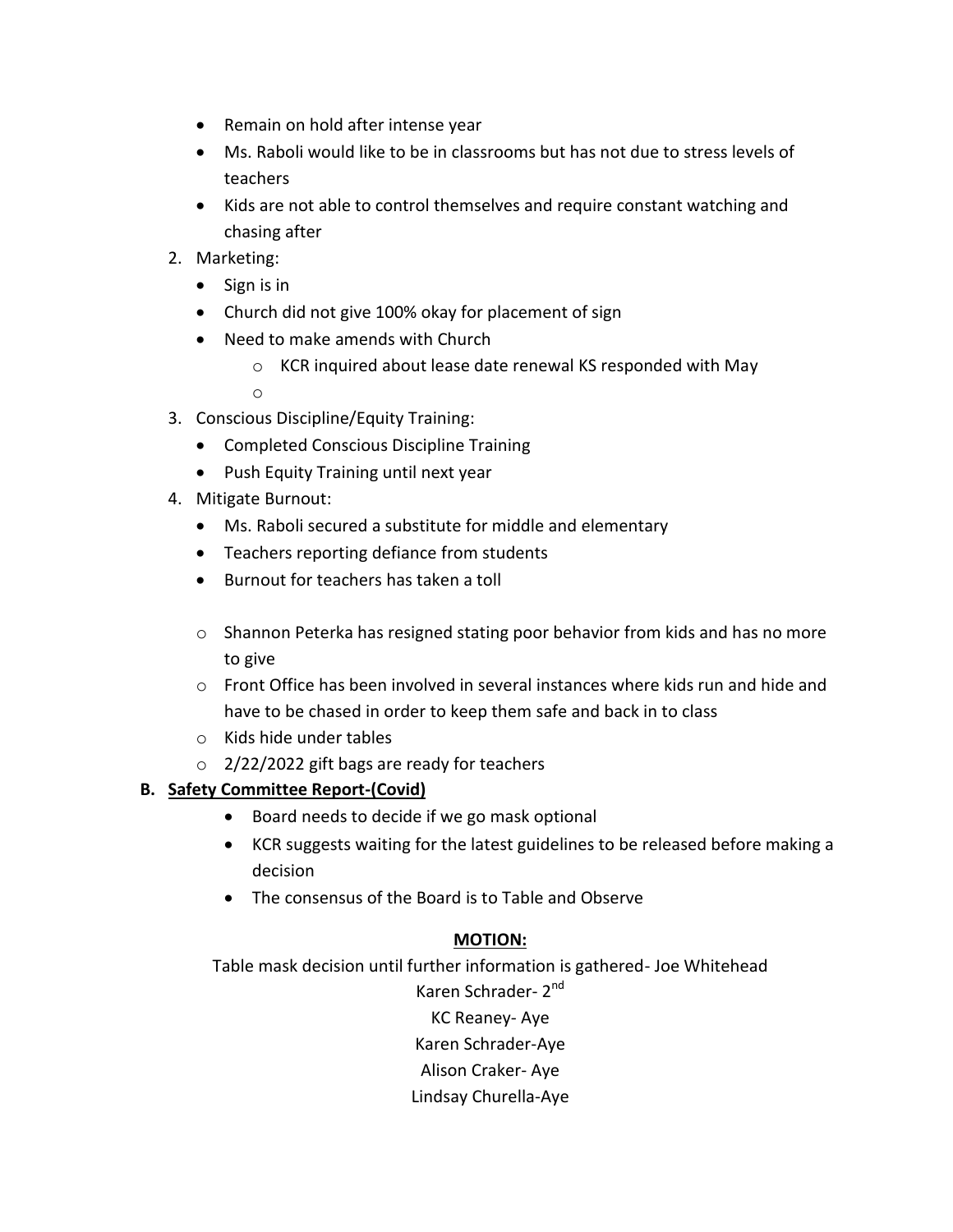### Joe Whitehead-Aye

# **MOTION PASSED**

# **C. Preparation for Admin. Review**

- $\bullet$  March 2<sup>nd</sup> executive session to prepare
- Email JW evaluations marked Confidential
- February 23 $^{rd}$  executive session discussing salary

# **III. PAC / Finance / Fundraising**

### **A. PAC Report-** Joe Whitehead

- Puzzle event was positive
- $\bullet$  Read-a-Thon 3/2-3/14
- See's Candy fundraiser 3/2-3/25
- No Book Fair in March hope to have it in person in May

# **B. Treasurer's / Finance Committee Report** -KC Reaney

- \$15,000 deficit for donations goal in January
- Will have a draft ready next meeting of letter from Board to families regarding donations
- Make families aware of SCS financial challenges

# **C. Fundraising Report**

Joe Whitehead

Send families a letter encouraging donations to auction

# **IV. Facilities / Operations**

# **A. Facilities Update**

Karen Schrader

- Still have work to do with Tim Brandt regarding signage
- There is a walkthrough of the building in Spring
	- o Ms. Raboli discusses the option of buying modular buildings at \$75,000 each
	- o That would free up 1,500/mo. In rent
	- o That money could be put towards hiring an aide
- Meet with Modern Building to discuss cost of modular
- Is it worth the investment in the long run

# **MOTION: Joe Whitehead**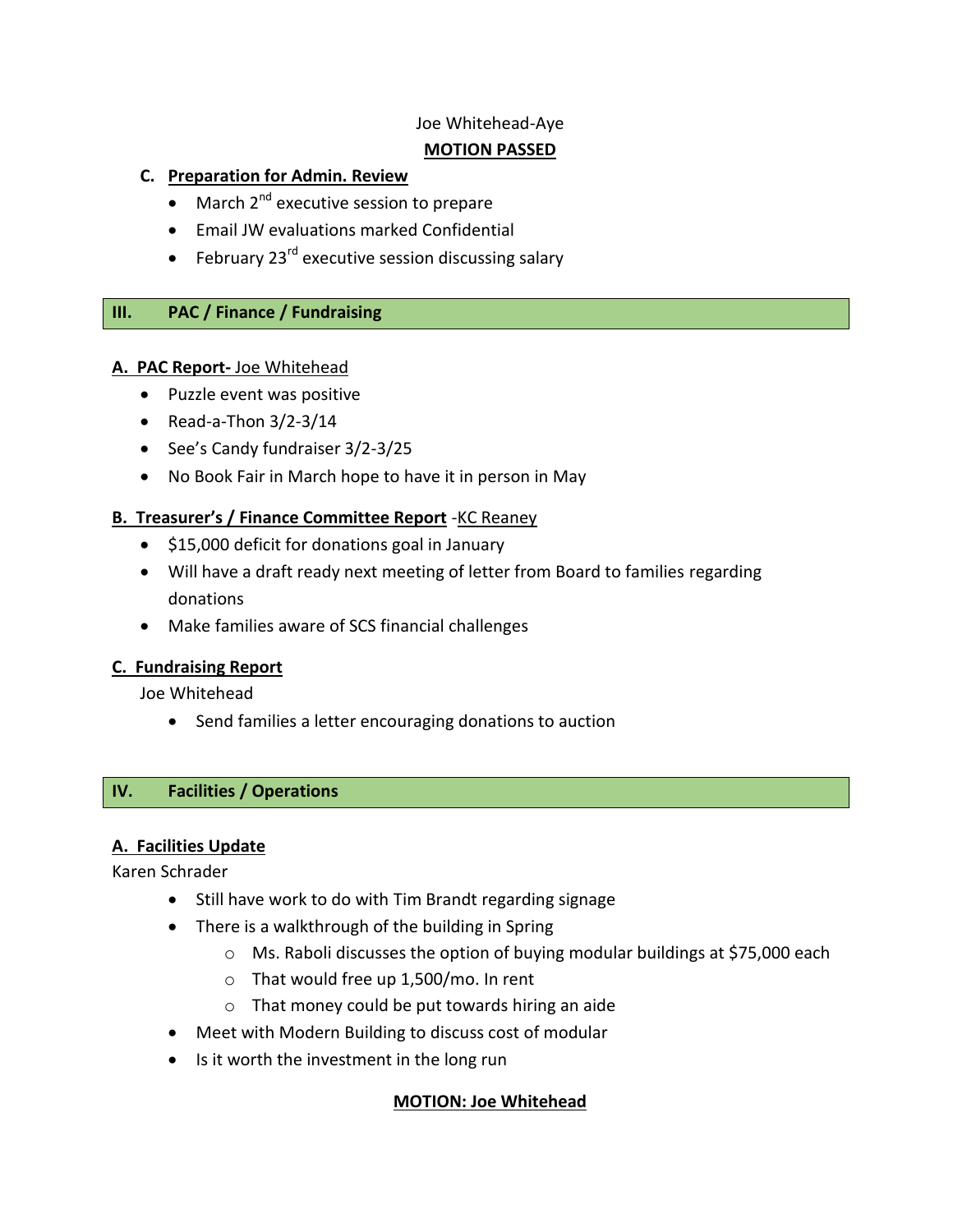Move to table the discussion regarding purchase of Modular Buildings KC Reaney-2<sup>nd</sup> Karen Schrader-Aye KC Reaney-Aye Alison Craker-Aye Lindsay Churella-Aye Joe Whitehead-Aye **MOTION PASSED**

#### **V. Governance**

#### **A. Updated Deliverables & Calendar Planner**

Karen Schrader

- Teacher contracts
- Admin. Review
- Apply for property tax exemption if any changes to lease
- Wear and tear meeting with Tim Brandt re: premises
- Budget proposal
	- o Ms. Raboli is close on budget
	- o Lease needs to be renewed-JW
	- o Church could get a new Pastor so we could see changes-Ms. Raboli

#### **B. Policy Review**

#### **MOTION: Joe Whitehead**

Move to not adopt optional policy Karen Schrader-2<sup>nd</sup> Karen Schrader-Aye Alison Craker-Aye KC Reaney-Aye Lindsay Churella-Aye Joe Whitehead-Aye

#### **MOTION PASSED**

 Discussion to hold special session or meet an hour before regular meeting strictly for policy